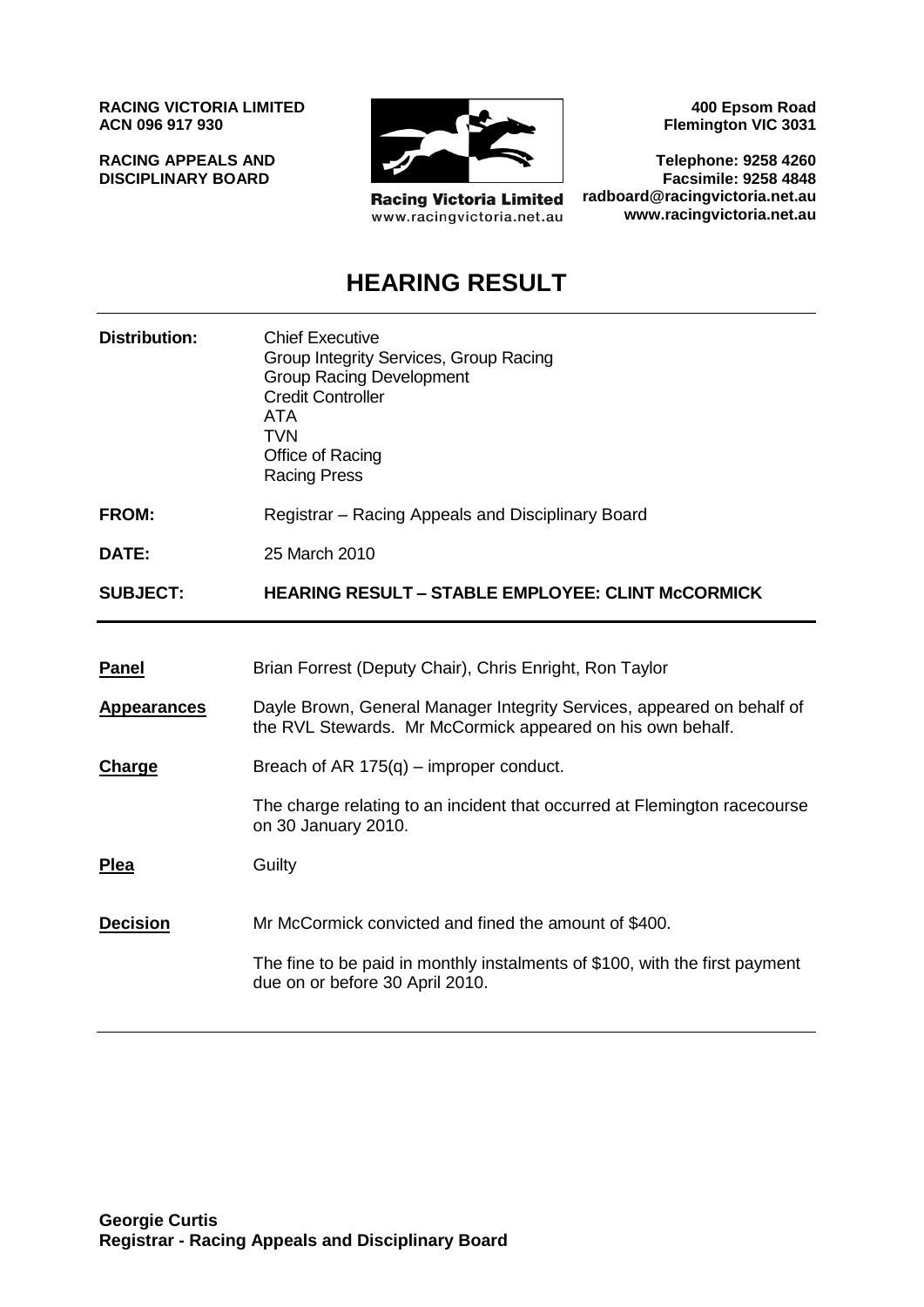# **TRANSCRIPT OF PROCEEDINGS**

#### **RACING APPEALS AND DISCIPLINARY BOARD**

\_\_\_\_\_\_\_\_\_\_\_\_\_\_\_\_\_\_\_\_\_\_\_\_\_\_\_\_\_\_\_\_\_\_\_\_\_\_\_\_\_\_\_\_\_\_\_\_\_\_\_\_\_\_\_\_\_\_\_\_\_\_\_

**MR B. FORREST, Deputy Chairman MR C. ENRIGHT MR R. TAYLOR**

### **EXTRACT OF PROCEEDINGS**

**DECISION**

### **STABLE EMPLOYEE: CLINT McCORMICK**

#### **MELBOURNE**

#### **THURSDAY, 25 MARCH 2010**

MR D. BROWN appeared on behalf of the Stewards

MR C. McCORMICK appeared on his own behalf